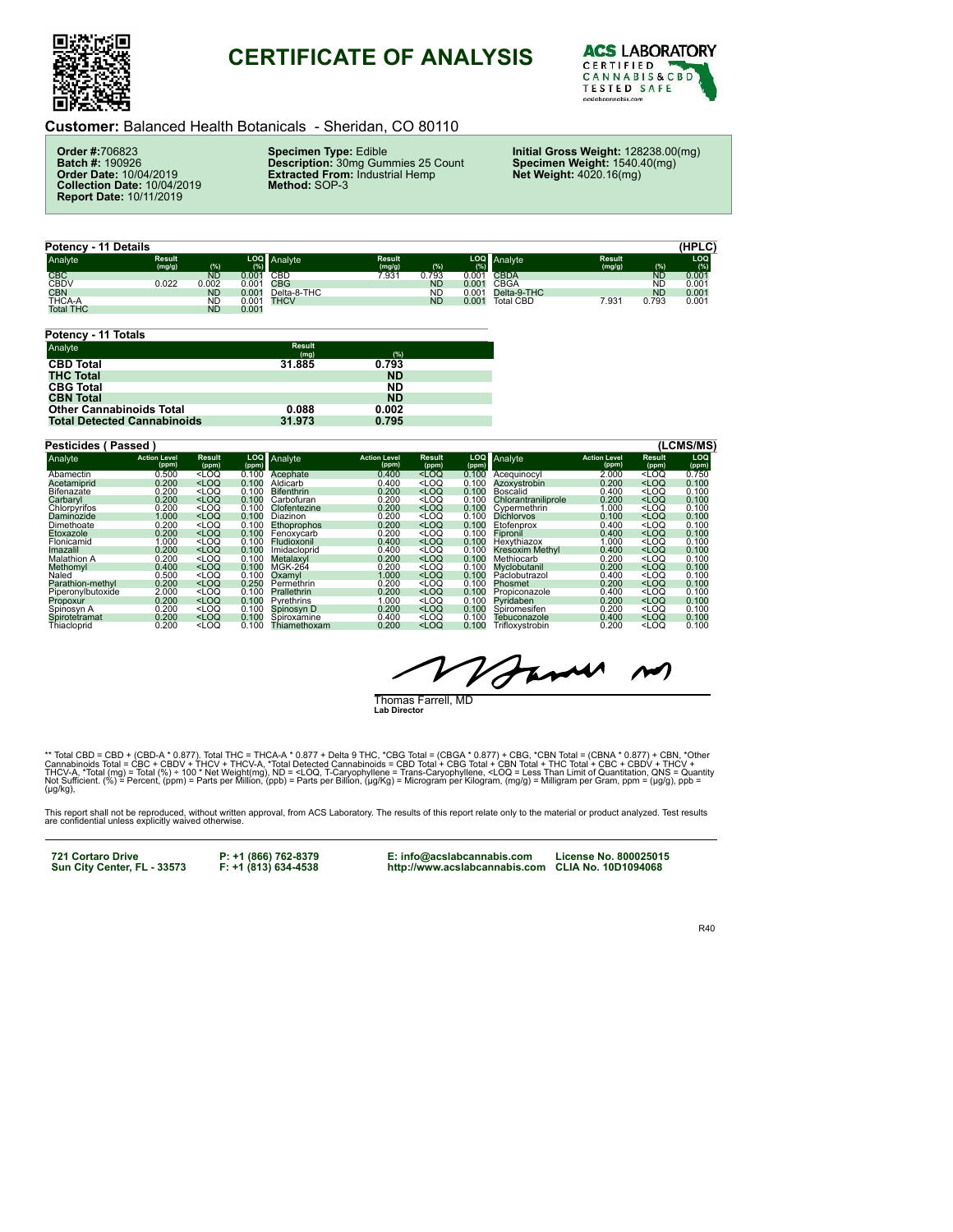

## **CERTIFICATE OF ANALYSIS**



**Customer:** Balanced Health Botanicals - Sheridan, CO 80110

**Order #:**706823 **Batch #:** 190926 **Order Date:** 10/04/2019 **Collection Date:** 10/04/2019 **Report Date:** 10/11/2019

**Specimen Type:** Edible **Description:** 30mg Gummies 25 Count **Extracted From:** Industrial Hemp **Method:** SOP-3

**Initial Gross Weight:** 128238.00(mg) **Specimen Weight:** 1540.40(mg) **Net Weight:** 4020.16(mg)

| Terpenes                        |                         |           |                |                 |                         |           |       |                 |                         |           | (GC/GCMS)  |
|---------------------------------|-------------------------|-----------|----------------|-----------------|-------------------------|-----------|-------|-----------------|-------------------------|-----------|------------|
| Analyte                         | <b>Result</b><br>(mg/g) | (%)       | (%)            | LOQ Analyte     | <b>Result</b><br>(mg/g) | (%)       | (%)   | LOQ Analyte     | <b>Result</b><br>(mg/g) | (%)       | LOQ<br>(%) |
| 3-Carene                        |                         | <b>ND</b> | 0.001          | Alpha-Bisabolol |                         | <b>ND</b> | 0.001 | Alpha-Pinene    |                         | <b>ND</b> | 0.002      |
| Alpha-Terpinene                 |                         | <b>ND</b> | 0.001          | Alpha-Terpineol |                         | <b>ND</b> | 0.001 | Aromadendrene   |                         | <b>ND</b> | 0.001      |
| Beta-Myrcene                    |                         | <b>ND</b> | 0.001          | Beta-Pinene     |                         | <b>ND</b> | 0.001 | Camphene        |                         | <b>ND</b> | 0.001      |
| Fenchol                         |                         | <b>ND</b> | 0.002          | Gamma-Terpinene |                         | <b>ND</b> | 0.001 | Gamma-Terpineol |                         | <b>ND</b> | 0.002      |
| Geraniol                        |                         | <b>ND</b> | 0.001          | Guaiol          |                         | <b>ND</b> | 0.001 | Humulene        |                         | <b>ND</b> | 0.001      |
| Isopulegol                      |                         | <b>ND</b> | $0.00^{\circ}$ | Linalool        |                         | <b>ND</b> | 0.001 | Nerolidol-1     |                         | <b>ND</b> | 0.001      |
| Nerolidol-2                     |                         | <b>ND</b> | 0.001          | Ocimene-1       |                         | <b>ND</b> | 0.001 | Ocimene-2       |                         | <b>ND</b> | 0.001      |
|                                 |                         | <b>ND</b> | 0.001          | R-Limonene      |                         | <b>ND</b> | 0.000 | Terpinolene     |                         | <b>ND</b> | 0.001      |
| P-Cymene<br>Trans-Caryophyllene |                         | <b>ND</b> | 0.001          |                 |                         |           |       |                 |                         |           |            |

| <b>Residual Solvents (Passed)</b> |                              |                                                                                                                                                                                                 |         |             |                              |                                                                                                                   |               |            |                              |                                     | (GC/GCMS)    |
|-----------------------------------|------------------------------|-------------------------------------------------------------------------------------------------------------------------------------------------------------------------------------------------|---------|-------------|------------------------------|-------------------------------------------------------------------------------------------------------------------|---------------|------------|------------------------------|-------------------------------------|--------------|
| Analyte                           | <b>Action Level</b><br>(ppm) | <b>Result</b><br>(ppm)                                                                                                                                                                          | (ppm)   | LOQ Analyte | <b>Action Level</b><br>(ppm) | <b>Result</b><br>(ppm)                                                                                            | LOQ.<br>(ppm) | Analyte    | <b>Action Level</b><br>(ppm) | Result<br>(ppm)                     | LOQ<br>(ppm) |
| Acetone                           | 5.000.000                    | <loq< td=""><td>87.900</td><td>Benzene</td><td>.600</td><td><loq< td=""><td>.600</td><td>Chloroform</td><td>53,000</td><td><math>&lt;</math>LOQ</td><td>53,000</td></loq<></td></loq<>          | 87.900  | Benzene     | .600                         | <loq< td=""><td>.600</td><td>Chloroform</td><td>53,000</td><td><math>&lt;</math>LOQ</td><td>53,000</td></loq<>    | .600          | Chloroform | 53,000                       | $<$ LOQ                             | 53,000       |
| Ethanol                           | 5.000.000                    | <loq< td=""><td>26,700</td><td>Hexane</td><td>60.000</td><td><loq< td=""><td>36.600</td><td>I-Butane</td><td>5.000.000</td><td><loq< td=""><td>100,000</td></loq<></td></loq<></td></loq<>      | 26,700  | Hexane      | 60.000                       | <loq< td=""><td>36.600</td><td>I-Butane</td><td>5.000.000</td><td><loq< td=""><td>100,000</td></loq<></td></loq<> | 36.600        | I-Butane   | 5.000.000                    | <loq< td=""><td>100,000</td></loq<> | 100,000      |
| Isopropanol                       | 5.000.000                    | <loq< td=""><td>52.300</td><td>Methanol</td><td>3.000.000</td><td><loq< td=""><td>87.900</td><td>N-Butane</td><td>5.000.000</td><td><loq< td=""><td>200.000</td></loq<></td></loq<></td></loq<> | 52.300  | Methanol    | 3.000.000                    | <loq< td=""><td>87.900</td><td>N-Butane</td><td>5.000.000</td><td><loq< td=""><td>200.000</td></loq<></td></loq<> | 87.900        | N-Butane   | 5.000.000                    | <loq< td=""><td>200.000</td></loq<> | 200.000      |
| Pentane                           | 5.000.000                    | <loq< td=""><td>389.500</td><td>Toluene</td><td>890.000</td><td><math>&lt;</math>LOQ</td><td>38.400</td><td></td><td></td><td></td><td></td></loq<>                                             | 389.500 | Toluene     | 890.000                      | $<$ LOQ                                                                                                           | 38.400        |            |                              |                                     |              |

True  $\sim$  $\boldsymbol{\mathcal{J}}$ 

Thomas Farrell, MD **Lab Director** 

\*\* Total CBD = CBD + (CBD-A \* 0.877). Total THC = THCA-A \* 0.877 + Delta 9 THC, \*CBG Total = (CBGA \* 0.877) + CBG, \*CBN Total = (CBNA \* 0.877) + CBN, \*Other<br>Cannabinoids Total = CBC + CBDV + THCV + THCV-A, \*Total Detected (µg/kg),

This report shall not be reproduced, without written approval, from ACS Laboratory. The results of this report relate only to the material or product analyzed. Test results<br>are confidential unless explicitly waived otherwi

**721 Cortaro Drive Sun City Center, FL - 33573** 

**P: +1 (866) 762-8379 F: +1 (813) 634-4538** 

**E: info@acslabcannabis.com http://www.acslabcannabis.com CLIA No. 10D1094068** 

**License No. 800025015** 

R40